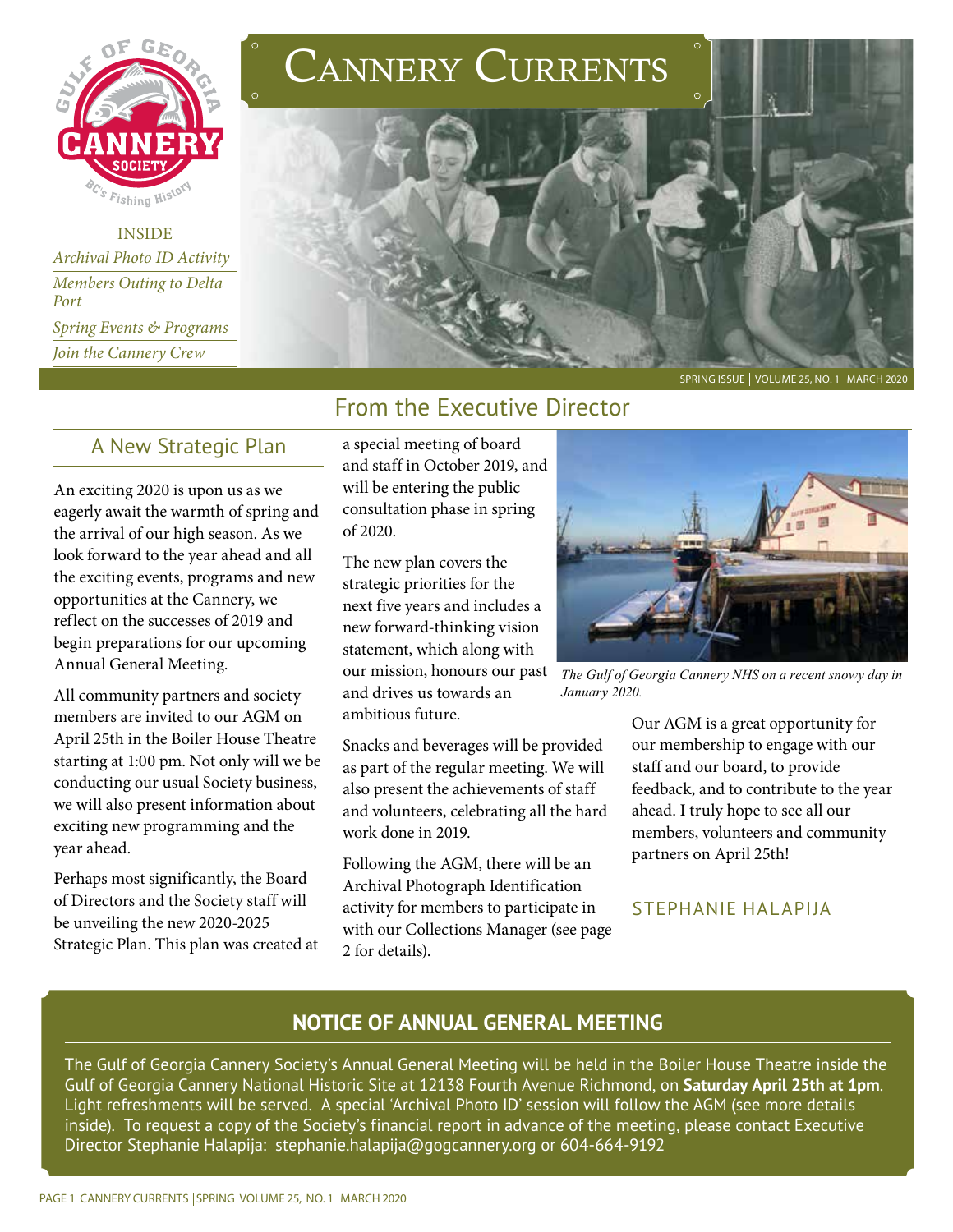## COLLECTIONS & ARCHIVES

#### Archival Photograph Identification Activity

Archival photographs are one of my favourite collections to work with here at the Cannery. They are not only interesting to look at but can also act as great primary sources of information about people, places, activities, etc. about the canning and fishing industry here on the West Coast. For example, knowing when a photograph of people working in a cannery was taken might tell you who was working there when and what kind of jobs they were doing. It also might reveal information about the type of technology that was being used at that time to do a particular job, or what the inside of the building looked like at that time, etc.

Not all photographs that are donated to our collection always come with this amount of associated information, however. Sometimes, the only thing we might be able to tell about a photograph is that the people in it are doing something related to fishing – we don't know who the people are, or when or where the photo was taken.



*G2017.028.002 – This is a great aerial view of Steveston, ca. 1950s. Do you recognize any of the features in this photo?*

That's where we're hoping that you – our members – will be able to help! We will be holding an Archival Photograph Identification Activity on Saturday, April 25th (following the Annual General Meeting) and would like you to come out and let us take advantage of your memories and knowledge to improve our collection.

Printed copies of our photos will be available in binders for you to flip through after the AGM. If you happen to know something about any of the photos you see, you can write the information down on a post-it and stick it to that photo so that it can be added it to our records later. That's it – simple and easy! Hope to see you there!

#### HEIDI RAMPFL

*If you have any further questions about this activity or how to get involved, contact Heidi at heidi.rampfl@gogcannery. org or 604-664-9007. This could be the perfect opportunity to find out more about your own fishing related photos and contribute to our collection at the same time!*



*G2004.034.018 – These women are hard at work on the canning line at BC Packers' Imperial Plant, ca. 1960. Maybe you recognize some of them?* 



*G2011.009.001 – We know that this photo is of some of the companyowned houses at the Gulf of Georgia Cannery, but we're not too sure of the date. Maybe you can help us fill in this piece of info, or maybe this photo sparks some other memory about the cannery housing here (or in other places!) that you want to share with us?*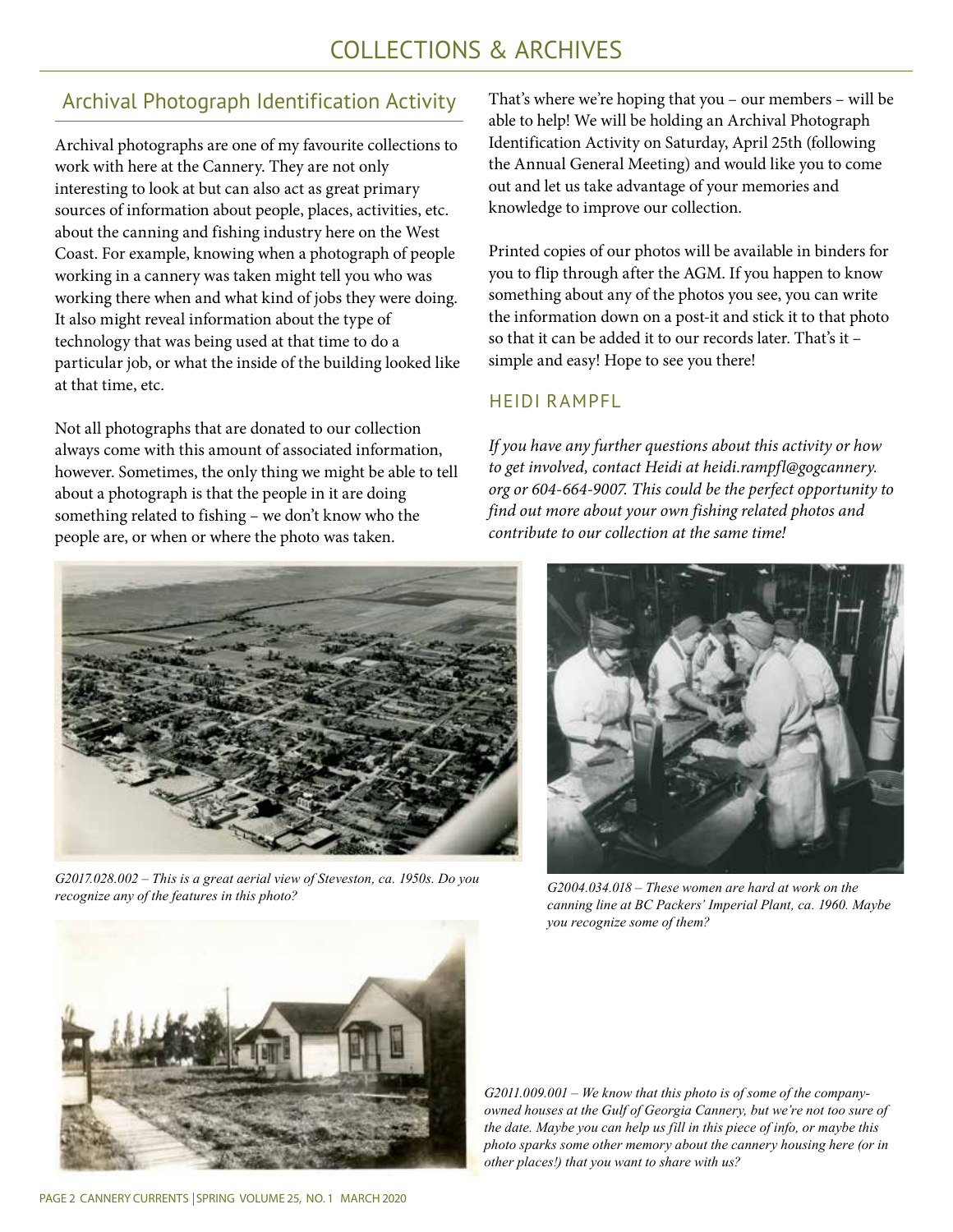### PUBLIC PROGRAMS

#### What's Coming This Spring

Spring is our busiest season for programs and events at the Cannery. There is something for everyone!

Locals will enjoy the **Cannery Farmers' Markets** twice a month in February, March, and April. Please come out to support our vendors and treat yourself to some locally made products. Market days are great opportunities to introduce the Cannery to your neighbours or friends who may not have been before. Volunteers will be inside the Cannery to give mini tours of the Canning Line and spark curiosity about the Cannery's history.

Junior sleuths are needed for our *Mystery in the Museum* **Spring Break** 



*River's End Fisher Poets presenters from 2019. Founder Wilfred Wilson, pictured at far right.*

**program** during the last two weeks of March. This year, families will work together to solve the disappearance of Lulu Sweet in a historical mystery set in the 1860s. Participants will have to find clues and decode messages to see if they can figure out what happened to the adventurous teen actress after whom Richmond's Lulu Island was named.

#### The *River's End Fisher*

*Poets* return to the Cannery on Saturday March 28th for

an afternoon of poetry, storytelling, and song. Passionate about fishing, these performers share the excitement of a great catch, the disappointment of an empty net, the allure of the sea, and the longing for home experienced during the life and work of a commercial fishing career. Commercial fisherman Wilfred Wilson is the creative force behind this incredibly special event.

April brings a very popular special event, *Easter at the Cannery,* on April 10,11, and 12. What brings so many people to the Cannery for Easter? Easter Salmon does! Expect a salmon lifecycle hunt, salmon spawning obstacle course, crafts, games, and of course, sweet treats. Aimed at 3 to 8-year old children, families love this truly unique Easter program. Admission is \$4.90 for Kids 2+ and \$3.90 for Adults 17+, and free for Society members!



*Steveston's Tetsu Taiko Japanese drumming group performs at last year's Pull of the Net: A Multicultural Celebration.* 

April also brings the **Fishermen's Memorial** on April 28th. After the ceremony in Garry Point Park, please stop by the Cannery for coffee and refreshments.

Finally, mark your calendars for our fourth annual *Pull of the Net Multicultural Celebration* on Saturday May 2nd. Featuring a Lions' Dance, Indigenous performances, Japanese Taiko drumming, and lots of other performances and displays, this event celebrates the many cultures that built and sustain the commercial fishing industry.

SHANNON KING

#### **MEMBERS' OUTING TO DELTA PORT - SATURDAY, MARCH 21ST**

The Gulf of Georgia Cannery Society invites our members on an outing to the Port of Vancouver's Delta Port Container Trail Tour. Join us on Saturday March 21st, from 8:30am to 12:30pm. Return transfer by bus from the Cannery will be provided for a small fee. Seats are limited, so please book in advance with the Society.

To book your seat on the tour, please contact Mimi Horita: mimi.horita@gogcannery.org or 604-664-9006